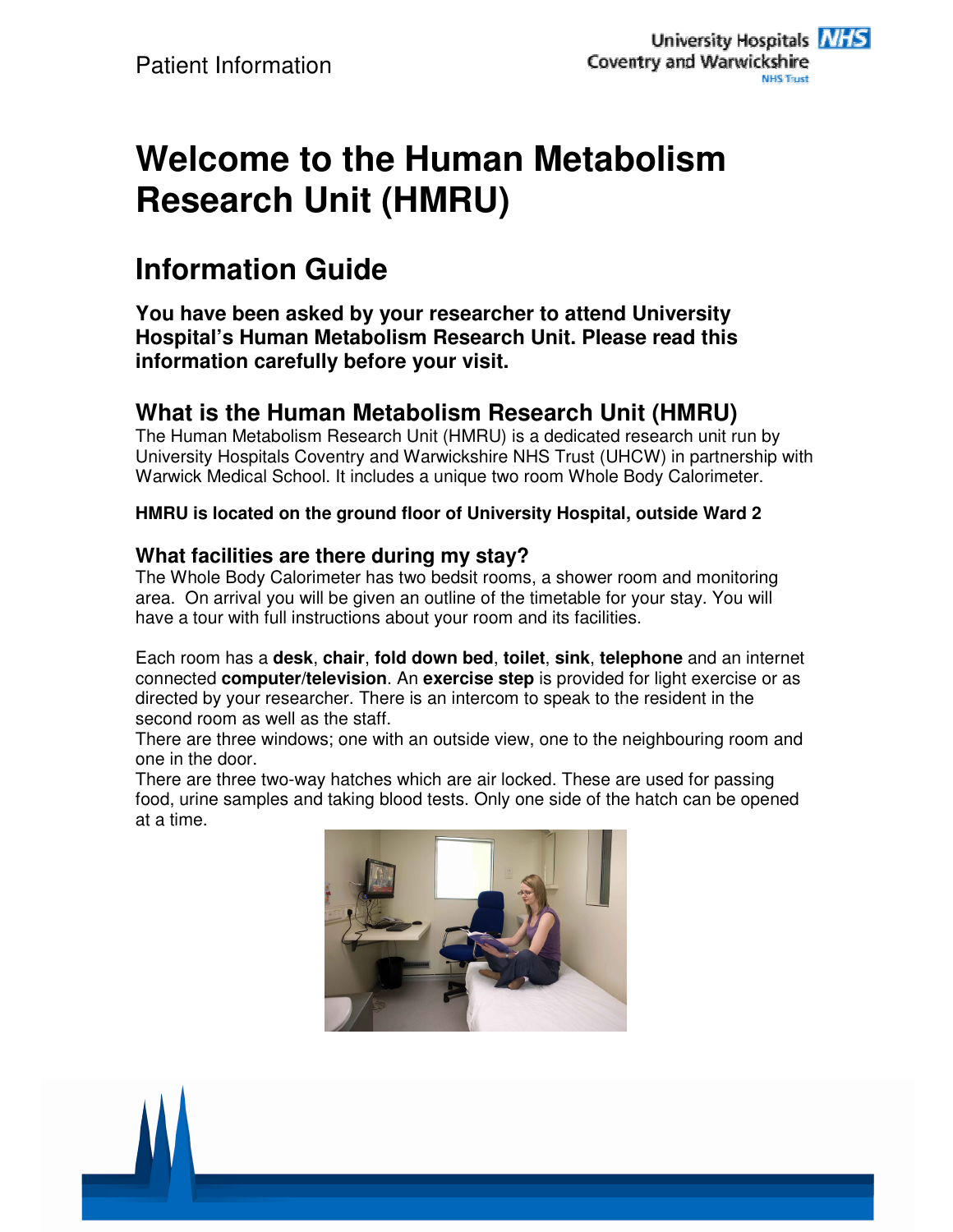## Patient Information

#### **What do I need to bring with me?**

- Reading materials if desired, such as book, newspaper etc
- Nightwear and toiletries **no aerosols** please
- Usual medication, if any
- Towel and change of clothing if you wish to shower at the end of your stay
- Outdoor clothing and extra belongings can be stored in a secure locker
- Do not bring any food or drinks these will be provided

You have been asked by your researcher to stay on the unit for a set time, usually between 8 and 36 hours. **During this time you will be required to stay in your room with the door closed.** This enables very accurate measurements to be taken from the surrounding air.

Fresh air is constantly circulating and temperature and humidity is regulated. Please inform the staff if you are too warm or cold.

There is a fire alarm in your room. You will be given instructions as to what to do in an emergency.

You may, of course, leave at any time if you no longer wish to participate. Simply open the **door**, it is **never locked**.

#### **Are there any special preparations required?**

- Please do not exercise for 24 hours
- Arrive by public transport or car, do not walk any distance to the Unit
- While in the HMRU you will not be able to drink caffeinated drinks (for example, tea or coffee), alcohol and fizzy drinks – you may want to gradually reduce your intake of these before this if necessary.
- Do not eat or drink anything except water for **12 hours before** arrival.

#### **Comments**

If you have any comments, positive or negative, about your stay in the HMRU, please let your researcher or HMRU staff know. We would like to use your experience to help future users of the Unit.

We look forward to meeting you.

We hope this information will help to prepare you for your visit to the Human Metabolism Research Unit. If you have any further questions, please do not hesitate to contact the staff at the Unit on 024 7696 5621

The Trust has access to interpreting and translation services. If you need this information in another language or format please contact 024 7696 5621 and we will do our best to meet your needs.

The Trust operates a smoke free policy.